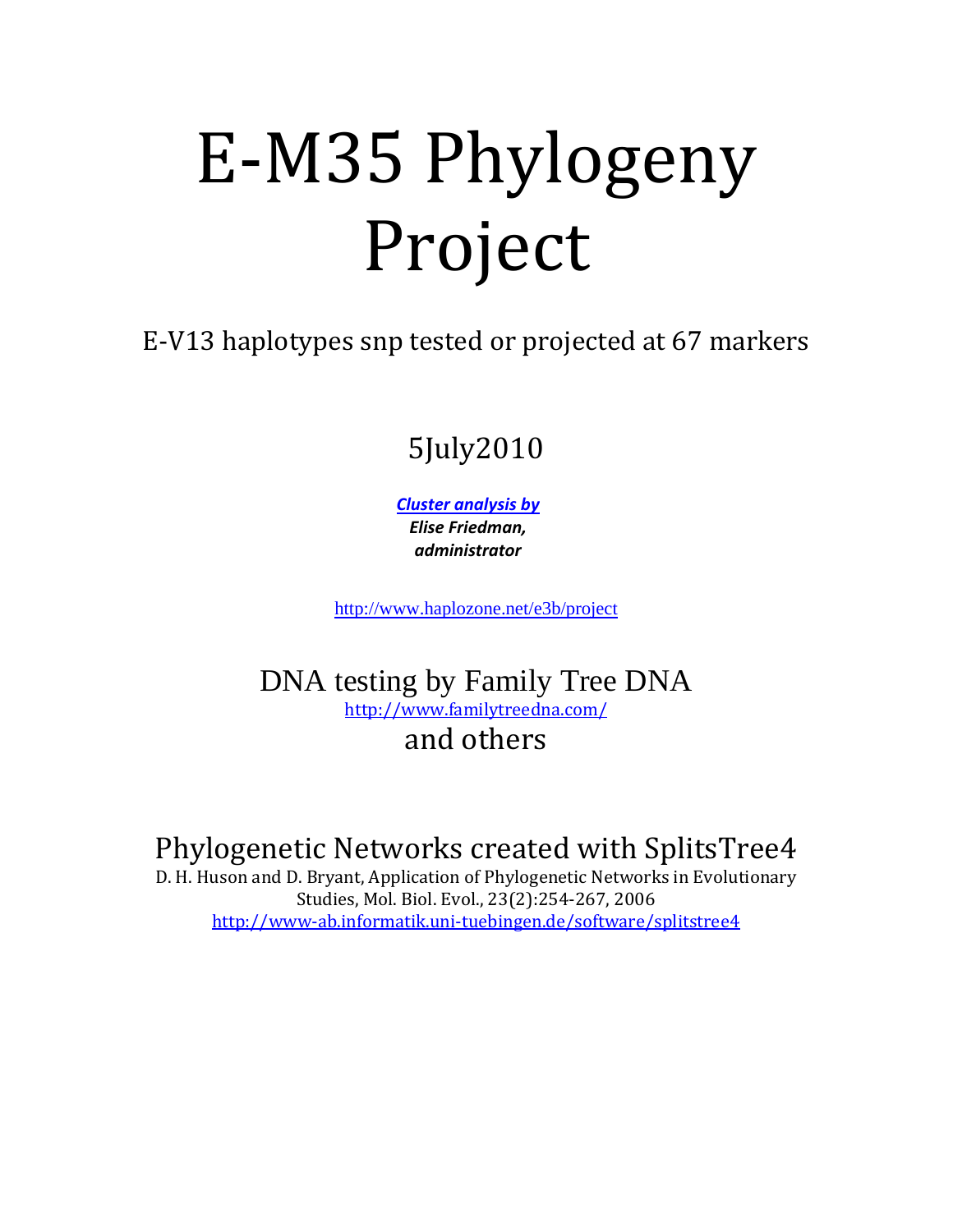

 $-1000.0$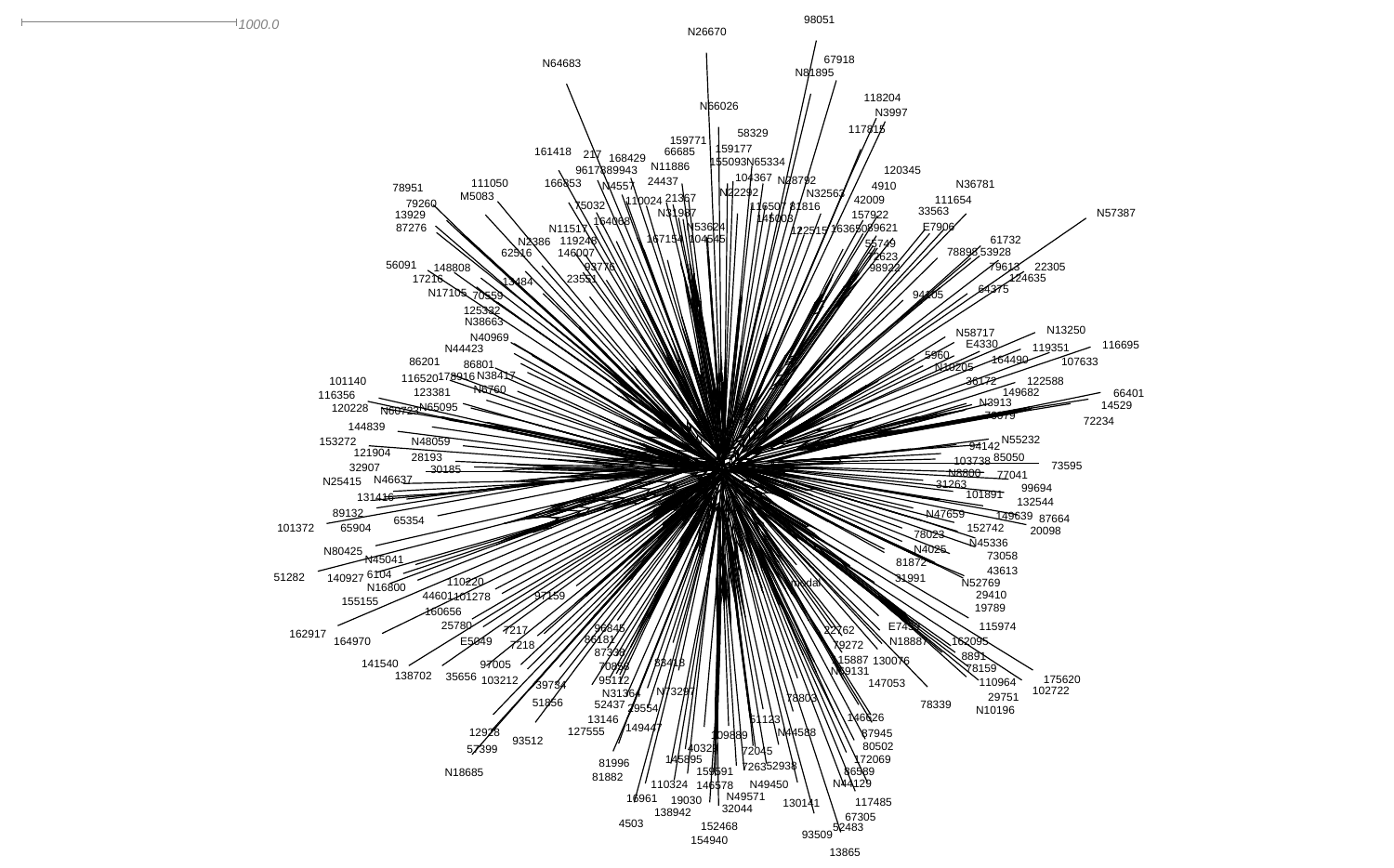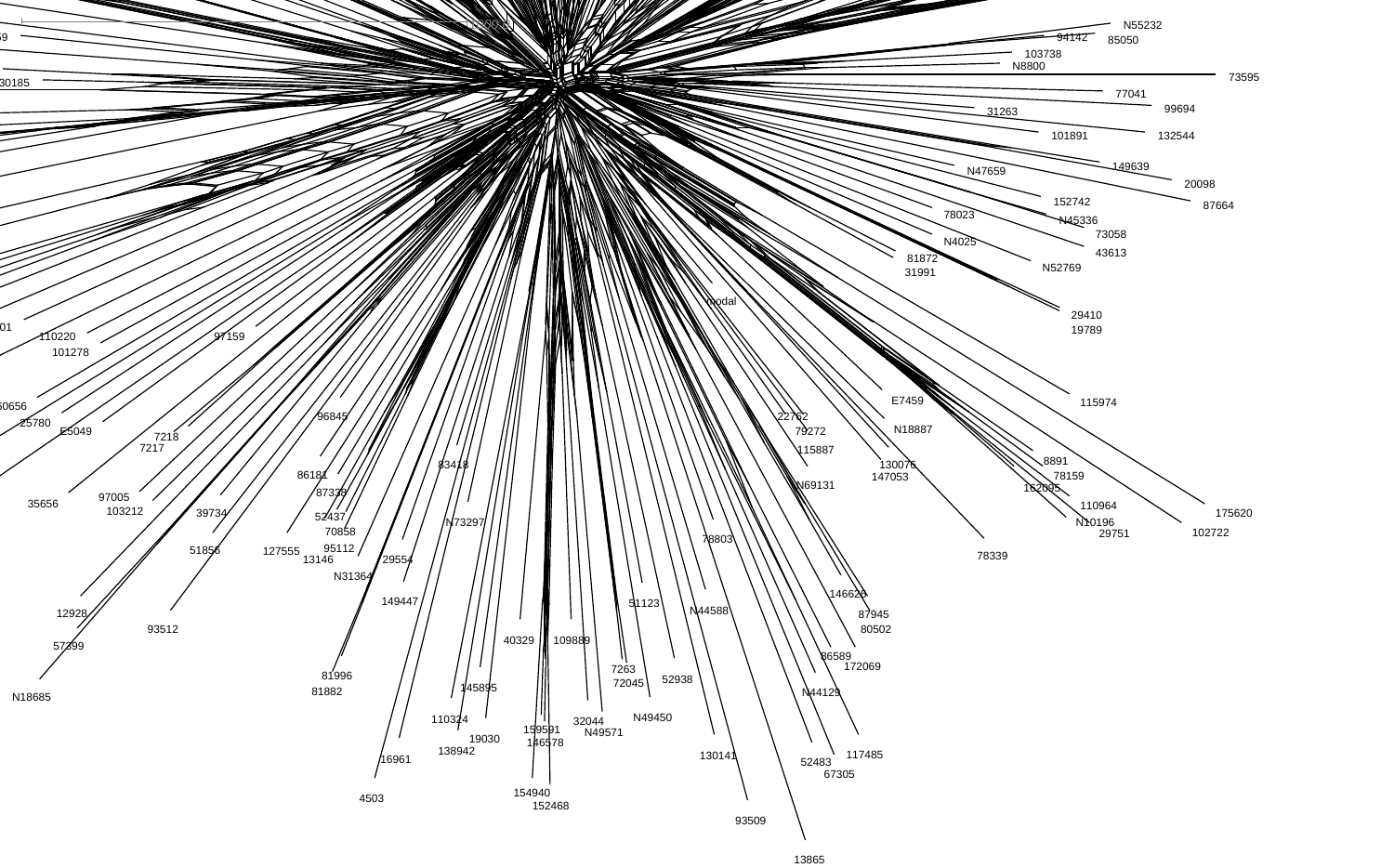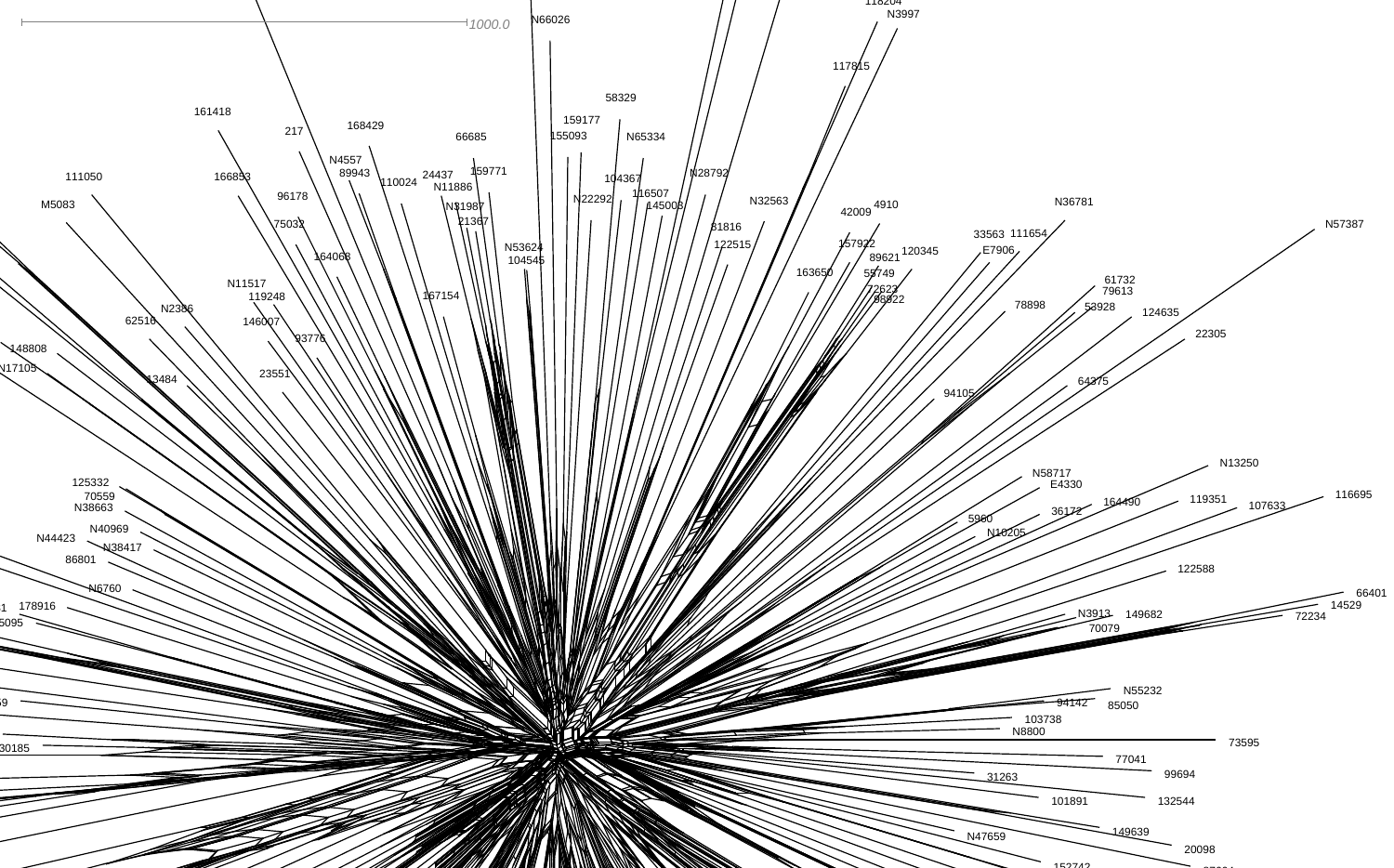N17105 

N60723

N65095 178916

 

N6760

N44423

N38417 N40969

N38663

 

17216

 

 $-1000.0$ 

M5083

N11517

 $\sqrt{7503}$ 

N<sub>23</sub>86





N64683

N4557 

24437 10024<br>1111 1124

N11886 N31987 

N53624 

N26670

N66026

 

N<sub>22292</sub>

1460Q7

N65334

  **N28792** 

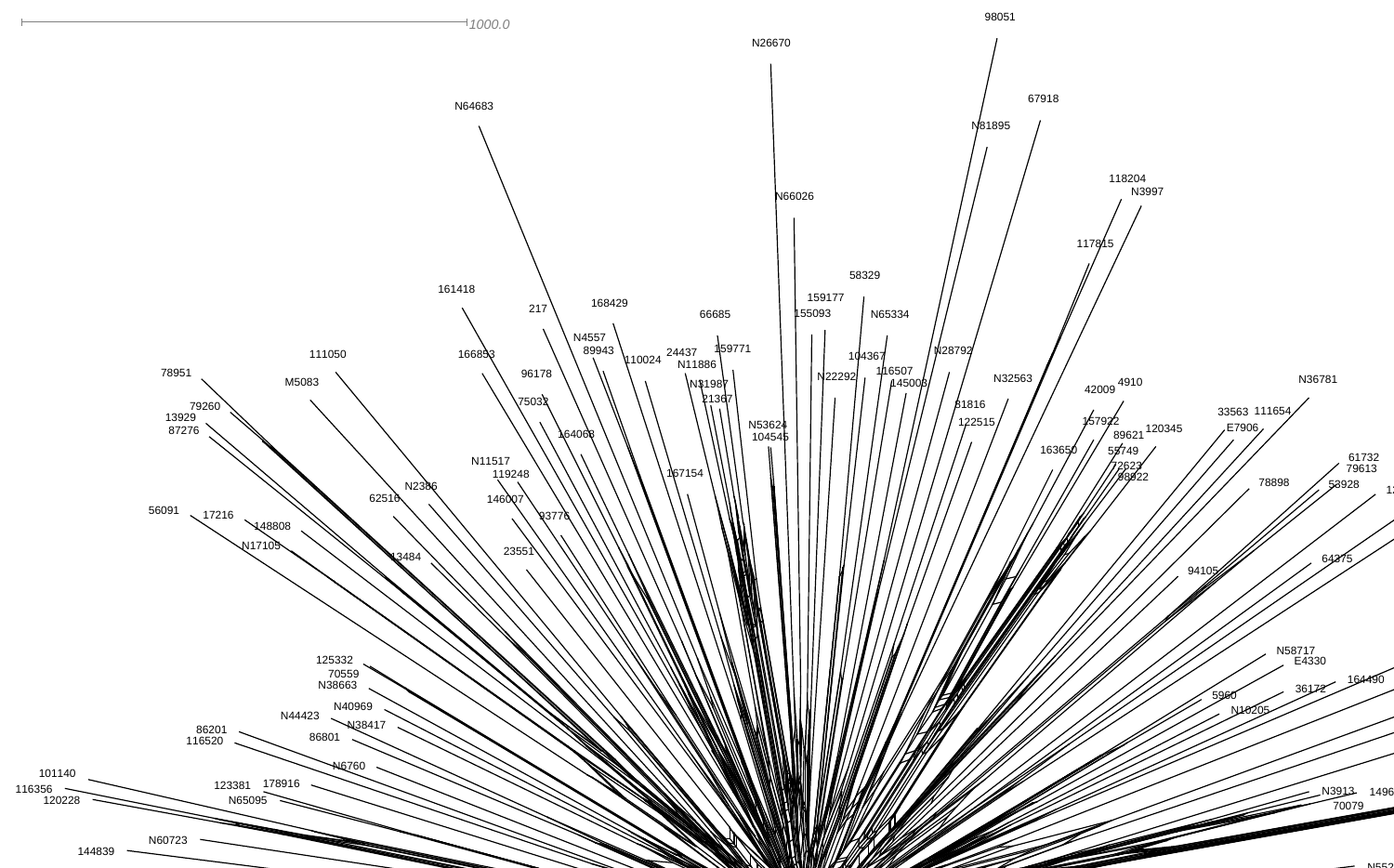